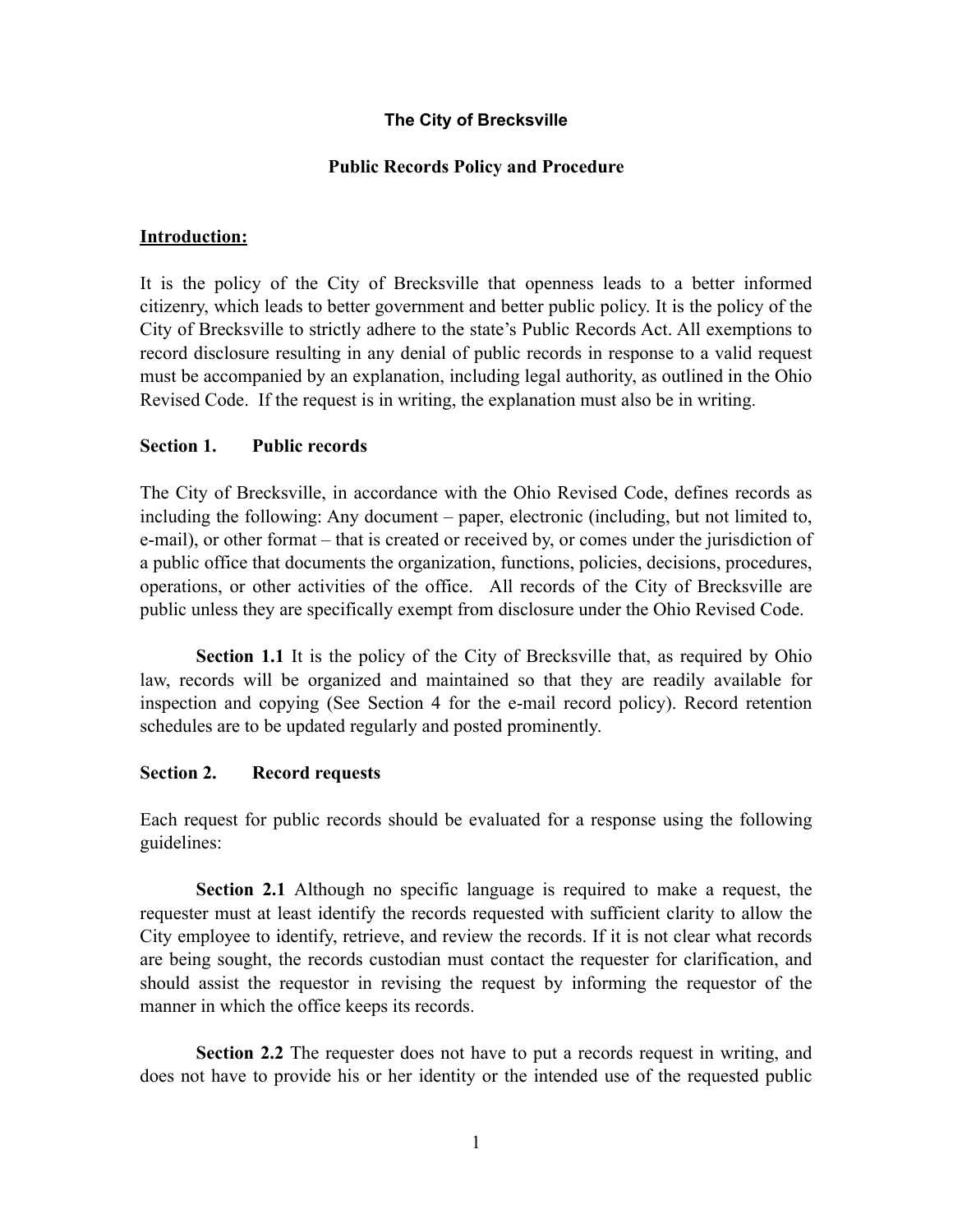record. Although not required, the City encourages requests for public records be put in writing to ensure there are no misunderstandings as to what records are being requested.

**Section 2.3** Public records are to be available for inspection during regular business hours, with the exception of published holidays. Public records must be made available for inspection promptly. Copies of public records must be made available within a reasonable period of time. "Prompt" and "reasonable" take into account the volume of records requested; the proximity of the location where the records are stored; and the necessity for any legal review of the records requested.

**Section 2.4** Each request should be evaluated for an estimated length of time required to gather the records. Routine requests for records should be satisfied immediately if feasible to do so. Routine requests include, but are not limited to, meeting minutes (both in draft and final form), budgets, salary information, forms and applications, personnel rosters, etc. If fewer than 20 pages of copies are requested or if the records are readily available in an electronic format that can be e-mailed or downloaded easily, these should be made as quickly as the equipment allows.

All requests for public records must either be satisfied (see Section 2.4) or be acknowledged in writing by the (public office) within three business days following the office's receipt of the request. If a request is deemed significantly beyond "routine," such as seeking a voluminous number of copies or requiring extensive research, the acknowledgement must include the following:

**Section 2.4a** – An estimated number of business days it will take to satisfy the request.

**Section 2.4b** – An estimated cost if copies are requested.

**Section 2.4c** – Any items within the request that may be exempt from disclosure.

**Section 2.5** Any denial of public records requested must include an explanation, including legal authority. If portions of a record are public and portions are exempt, the exempt portions are to be redacted and the rest released. If there are redactions, each redaction must be accompanied by a supporting explanation, including legal authority.

#### **Section 3. Costs for Public Records**

Those seeking public records will be charged only the actual cost of making copies.

**Section 3.1** The charge for paper copies is 5 cents per page.